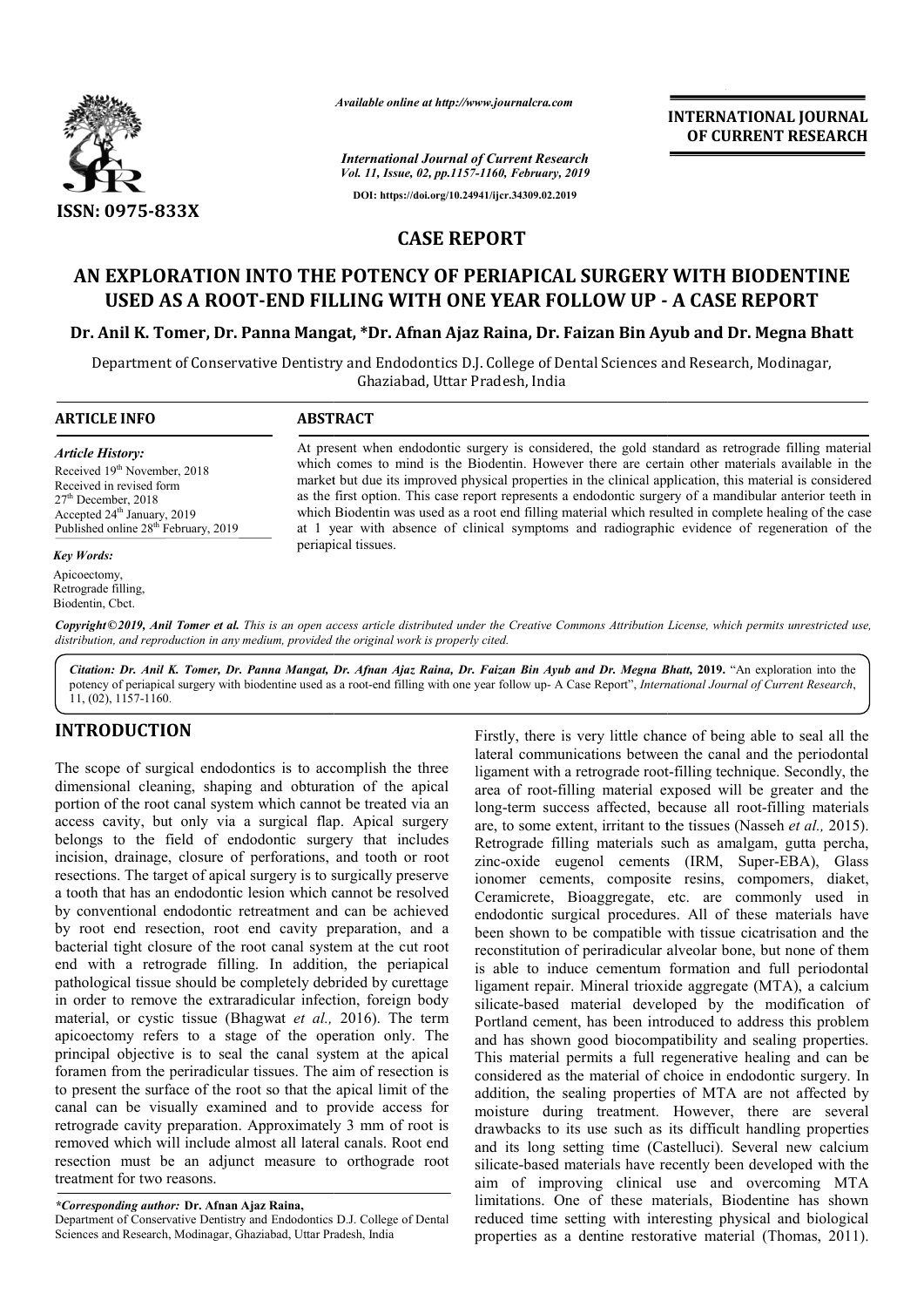Therefore, the purpose of this study was to clinically and radiographically evaluate the healing rate of lesions using Biodentin in cases of endodontic surgery by utilizing cone beam computed tomography

The steps for carrying out this procedure are:

1. Pre-operative care.

*Report*

- 2. Anaesthesia and haemostasis.
- 3. Soft-tissue management.
- 4. Hard-tissue management.
- 5. Curettage of area.
- 6. Resection of root.
- 7. Retrograde cavity preparation.
- 8. Retrograde filling.
- 9. Replacement of flap and suturing.
- 10. Post-operative care (Evans *et al.,* 2001).

## **CASE REPORT**

A 25 year old female patient reported to the Department Of Conservative Dentistry & Endodontics with a chief complaint of pain in the lower anterior teeth. On clinical examination the teeth responded positive to percussion and radiological examination revealed extrusion of gutta percha with a periapical lesion..A preoperative cone beam computed tomographic examination of the patient was done to identify tomographic examination of the patient was done to identitive accurate location and measurement of the lesion (Fig.1,2).



**Fig. 1. Preoperative radiograph**



**Fig. 2. Preoperative cone beam computed tomography showing 3.28 mm size of the lesion horizontally**

### **Surgical procedure**

Prophylactic administration of oral antimicrobials were prescribed to prevent systematic disease and also to prevent postoperative infection. The patient was anesthetized with 2% Lignocaine with 1:80,000 adrenaline. As haemostasis is of benefit at the surgical site, which is more easily achieved when a local anaesthetic containing a vasoconstrictor is used. Surgical procedures like flap design and elevation was done. Relieving incisions were made on sound bone i.e, a sulcular and mucogingival incisions were made with Surgical Blade (SM-64 and SM-67), Flap elevation was done using Elevator and mucogingival incisions were made with Surgical Blade (SM-64 and SM-67), Flap elevation was done using Elevator (DISC SHAPED ELEVATOR OR DISSECTOR). An assessment of the length of the root and its axis was done radiographically to remove bone from the desired site. Osteotomy was performed by using no-4 and 6 round carbide bur with Impact Micro-motor handpiece and curette(DISK SHAPED CURETTE-1.5mm) was used for periradicular curettage. The apicoectomy was simulated by cutting the bur with Impact Micro-motor handpiece and curette(DISK SHAPED CURETTE-1.5mm) was used for periradicular curettage. The apicoectomy was simulated by cutting the apical 2 mm of the roots with a diamond fissure burr size 1.0 mm using sterile saline for cooling. The root-end cavities were prepared to a depth of 3 mm with a tungsten carbide fissure bur with a diameter of 0.8 mm, parallel to the canal, leaving a 3 mm deep root-end cavity free of gutta percha. Sterile saline in a syringe was used for cooling. Prepared root end cavity was dried with irrigator/drier and filled with material such as Biodentine. Adaptation of filling material was confirmed by using radiograph. Radiographic verification of the quality of the root end filling is appropriate before wound closure. soft tissue flap was then re-apposed with sutures as optimum soft tissue flap was then re-apposed with sutures as optimum<br>healing is being achieved with primary closure. After suturing, the tissues were compressed with damp gauze for 3– 5 minutes the patient was then asked to follow post operative instructions such as to apply cold compresses with an ice pack instructions such as to apply cold compresses with an ice pack<br>for the first 4–6 hours after surgery, followed by mouthrinses to maintain a good oral hygiene. The patient was also prescribed antimicrobials for 5 days. Sutures were then removed after 4-7days post-operatively, i.e when reattachment of the periodontal fibres at the gingival margin had taken place. In addition, the healing progress was checked and recorded properly. After whole procedure, the patients were then recalled at 6 months-9 months 9 months-1year to assess the clinical and radiographic signs of healing by use of Cone Beam Computed Tomography (Fig. 3-13). Computed Tomography (Fig. 3-13). c administration of oral antimicrobials were<br>to prevent systematic disease and also to prevent<br>we infection. The patient was anesthetized with 2%<br>with 1:80,000 adrenaline. As haemostasis is of site, which is more easily achieved when<br>containing a vasoconstrictor is used.<br>ike flap design and elevation was done. the length of the root and its axis was done<br>y to remove bone from the desired site.<br>performed by using no-4 and 6 round carbide depth of 3 mm with a tungsten carbide fissure bur<br>ter of 0.8 mm, parallel to the canal, leaving a 3<br>t-end cavity free of gutta percha. Sterile saline in<br>s used for cooling. Prepared root end cavity was /drier and filled with material such as<br>ion of filling material was confirmed by<br>adiographic verification of the quality of<br>is appropriate before wound closure. The hoved after 4-7days post-operatively, i.e when reattachment the periodontal fibres at the gingival margin had taken ce. In addition, the healing progress was checked and orded properly. After whole procedure, the patients **EXECTS THE THE SECT THE SECT THE SECT THE SECT THE PART CERRA CERRA CERRA CERRA (THE PRESIDENT CERRA CHE PRESIDENT CONSTRUENT (THE PRESIDENT CHE (A which is more casily achieved with the ended on sound bone i.e., a sulcit** 



**Fig.3. Incision Given** 



**Fig.4. Flap Raised**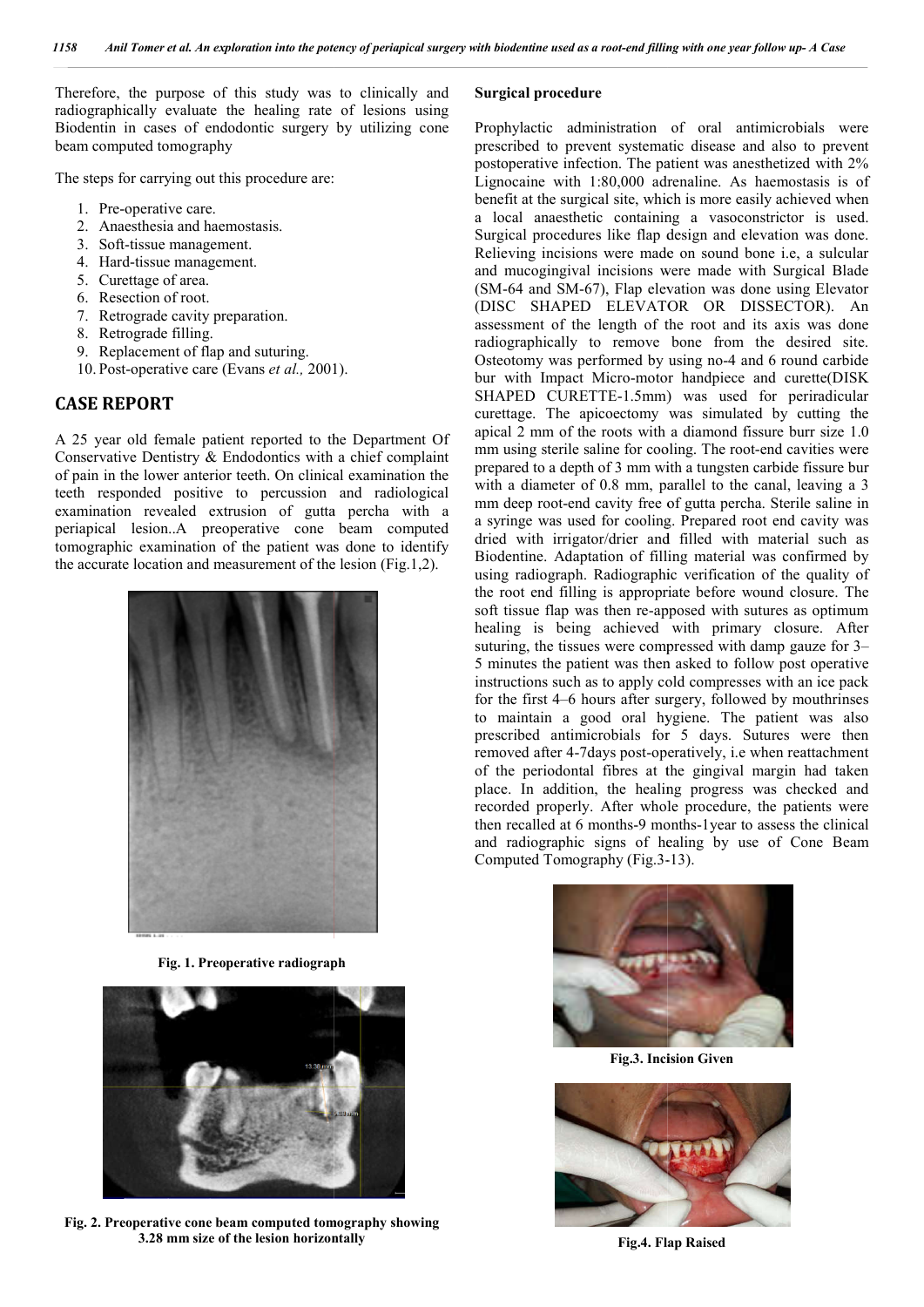

**Fig. 5. Confirmation of the lesion for window preparation**



**Fig.6. Window preparation**



**Fig.7. Apicoectomy done**



**Fig.8. Retrograde filling materials placed follow placed**



**Fig.9. Bone graft placed**



**Fig. 10. Sutures given**



**Fig. 11. 7 Days post operative up**



**Fig.12. 6months Follow Up**



**Fig.13.** Up 12months follow up

## **DISCUSSION**

In 2010, Septodont's research group developed a new material with active biosilicate technology composed of tricalcium silicate called Biodentine. It is a new class of dental material, which claims to conciliate high mechanical properties with excellent biocompatibility, as well as a bioactive behavior as mentioned in Septodont's literature. Researchers increased the physicochemical properties (short setting time, high mechanical strength.), which make Biodentine clinically easy to handle and compatible, not only with classical endodontic procedures but also for restorative clinical cases of dentine replacement (Jones, 2010). The primary clinical advantage of Biodentine is its fast setting (between 12 and 15 min). Another interesting feature of Biodentine is the product packaging in a 2010, Septodont's research group developed a new material<br>th active biosilicate technology composed of tricalcium<br>icate called Biodentine. It is a new class of dental material,<br>ich claims to conciliate high mechanical prop to handle and compatible, not only with classical endodontic procedures but also for restorative clinical cases of dentine replacement (Jones, 2010). The primary clinical advantage of Biodentine is its fast setting (betwee